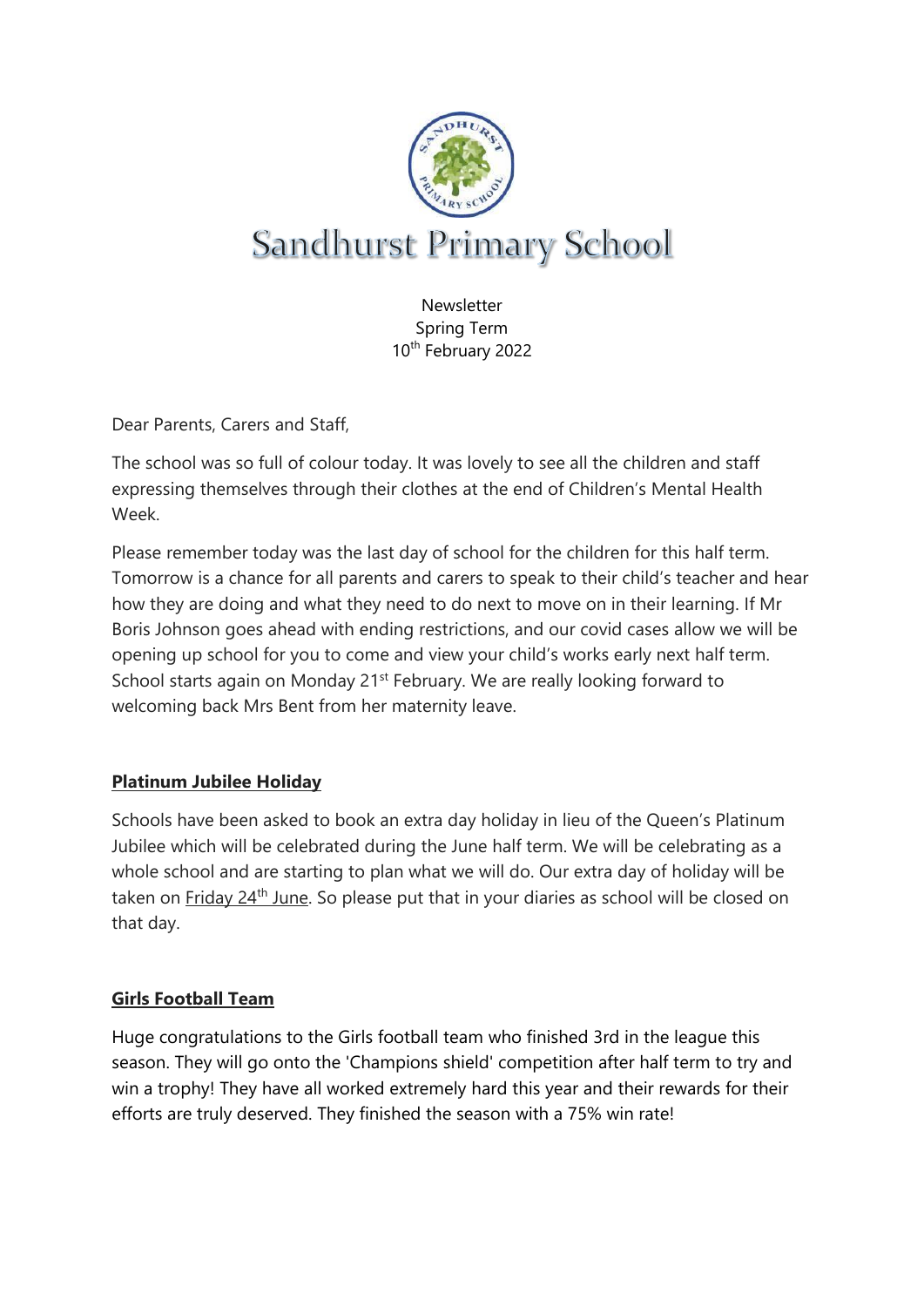## **Pupil Contact Sheets**

Thank you very much to those parents/carers who have checked their child's pupil contact sheet and amended and returned. Even if there are no changes, please do check the form, sign and return to school. If you haven't yet returned yours, please return by end February. Thank you.

## **Parentmail**

If you have changes to your phone and/or email address and notified the school, we are able to update our pupil database (Scholarpack) with your new details. It is your responsibility, however, to update Parentmail with your new information as the school does not have permission to change your data directly on Parentmail.

## **Super Market Vouchers**

These will be emailed to parents whose children are entitled to free school meals to cover the February half-term period. The email will come directly from evouchers.com as before so that you can choose the supermarket voucher. If you have problems accessing the evoucher email, please contact [admin@sandhurstprimary.lewisham.sch.uk.](mailto:admin@sandhurstprimary.lewisham.sch.uk)

#### **Year 4 Swimming**

We have amended the dates and/or timings of the swimming lessons scheduled for Year 4 after half-term. Parents/carers of Year 4 pupils will receive a separate email with the changed information. Apologies for short notice of the changes but we are confident the new timings will be better in terms of transport to/from the pool.

# **Parents/Teachers Consultations**

No school tomorrow for pupils! Your child's class teacher will contact you at the booked time for your parent/teacher consultation, although please allow 5 – 10 minutes either side to allow for any delays. Most appointments will be by telephone. Teachers who are using zoom will send you the link directly in due course.

#### **Spotlite Children's Online Safety event**

One of our parents has highlighted an On Line Safety event that is taking place in Lewisham next week. It looks really interesting. Please take a look at the attached flyer. It is a free event and I have put the link below.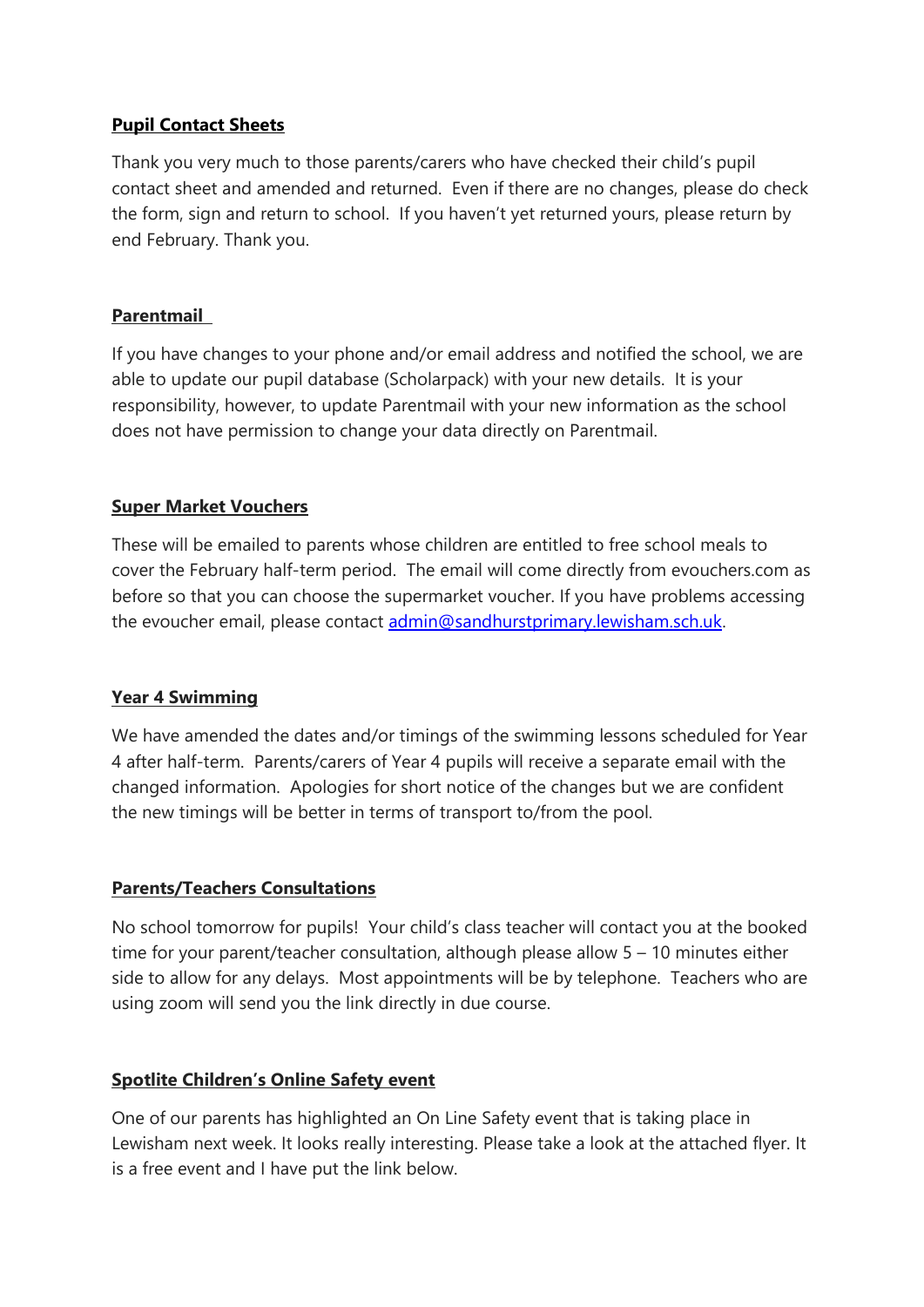[https://www.eventbrite.co.uk/e/teens-and-youth-online-parents-community-feedback](https://www.eventbrite.co.uk/e/teens-and-youth-online-parents-community-feedback-tickets-264153268537?ref=eios)[tickets-264153268537?ref=eios](https://www.eventbrite.co.uk/e/teens-and-youth-online-parents-community-feedback-tickets-264153268537?ref=eios)

## **Family Panto at Goldsmiths**

Some of our pupils are taking part in a panto, Saving the Rainbow, on Saturday 26<sup>th</sup> and Sunday 27<sup>th</sup> February at the Goldsmith Community Centre.

Saturday 26th: 2pm and 6.30pm

Sunday 27th: 12pm and 4.30pm

Tickets are £6.50 for adults and £4 for children. Email [goldsmithsdanceacademy@gmail.com](mailto:goldsmithsdanceacademy@gmail.com) to book tickets. A poster is attached with all the details.

## **Items available**

We have been offered a travel cot and a toddler bed complete with mattress for anyone that could make good use of them. Both have been used but would have a good few years of use left in them. If you are interested in either, please let the office know ASAP.

# **COVID Cases**

We currently have 15 cases of pupils with COVID and all staff, by tomorrow will be out of isolation. I am really hopeful that half term will give a bit of a break in cases and we will start to see an improvement. Who knows what will happen if all isolation ends but let's worry about that next half term.

We do appear to have an outbreak in Bat Class, however. We were delighted to have Mrs Glees back to Bat Class earlier this week but we still have a further 6 cases in that class currently. We have one case in Yr 6, four in Yr 5, two in Yr 4 and eight in Yr 3. We don't currently have any cases in the younger year groups.